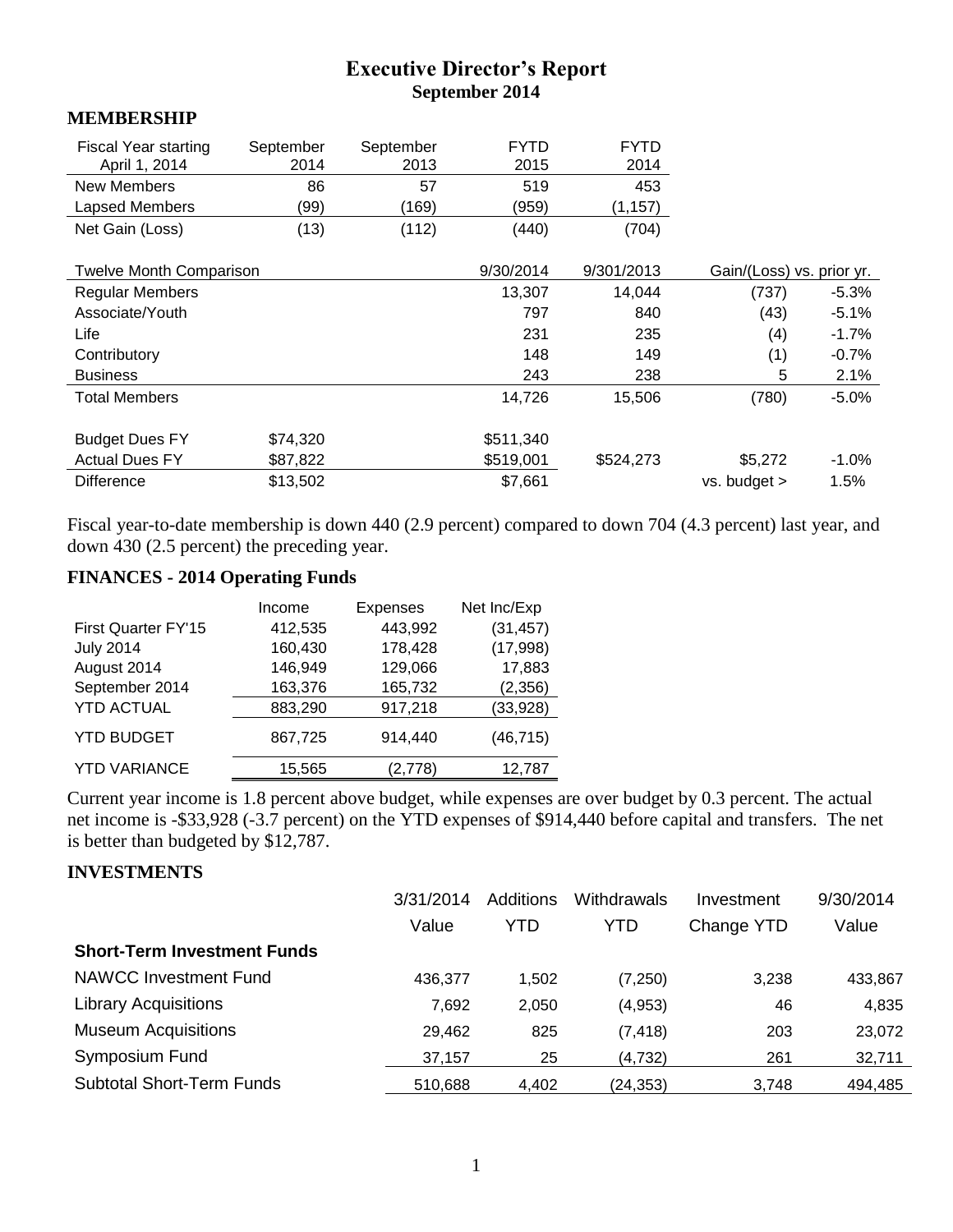|                                     | 3/31/2014 | Additions  | Withdrawals | Investment | 9/30/2014 |
|-------------------------------------|-----------|------------|-------------|------------|-----------|
|                                     | Value     | <b>YTD</b> | <b>YTD</b>  | Change YTD | Value     |
| <b>Long-Term Investment Funds</b>   |           |            |             |            |           |
| Heritage Fund                       | 175,715   | 8,333      | (102, 709)  | 11,868     | 93,207    |
| Museum & Library Institutional Fund | 806,259   | 5,544      | (24, 046)   | 33,135     | 820,892   |
| Museum Endowment Fund               | 398,285   | 4,449      | (7,530)     | 14,302     | 409,506   |
| Library & Research Center Endowment | 115,815   | 1,512      | (2, 239)    | 4,737      | 119,825   |
| School Endowment/Education          | 224,475   | $\Omega$   | (4, 413)    | 9,239      | 229,301   |
| <b>NAWCC Endowment</b>              | 56,979    | 5,909      | (1,020)     | 4,296      | 66,164    |
| Midwest Scholarship Fund            | 36,186    | $\Omega$   | (9,690)     | 1,202      | 27,698    |
| <b>Pritchard Fund</b>               | 52,847    | 0          | (236)       | 2,176      | 54,787    |
| Sub-total Long-Term Funds           | 1,866,561 | 25,747     | (151, 883)  | 80,955     | 1,821,380 |
| <b>Total Investment Funds</b>       | 2,377,249 | 30,149     | (176, 236)  | 84,703     | 2,315,865 |

\*Consolidated Long-Term funds actual balance - Individual named account balances are calculated.

The current values on investments reflect paper gains and losses due to market fluctuations. Actual gains and losses will only occur at maturity or when an investment is sold.

#### **MUSEUM – Noel Poirier, Museum Director**

The Museum's admission revenue for the quarter was \$22,861. Visitation for the quarter was 4,922, including 144 NAWCC Members (2.9 percent). Quarterly visitation was very robust and included a large number of group tours. NAWCC Store sales for the quarter were \$21,288 and included some Sherline tool sales. The Museum redeemed 1,057 Turkey Hill Experience joint tickets this quarter. Joint tickets represented an average of 21 percent of visitation for the quarter.

The Museum's new point-of-sale software has been working for the last few months, with a continued issue relating to credit card processing. We continue to work with the software support team to troubleshoot this issue. The new online store module has been more problematic, and we are working closely with the ecommerce support staff to work out all the bugs. We hope to have the new storefront live shortly. We are currently working out issues with uploading products, shipping options, and credit card processing.

Museum Curator Carter Harris, after 16 years of service, announced his retirement in August. The Museum began a search for a replacement in September by advertising the position on a number of Museum job boards and websites. Through the end of September, the Museum had received more than 45 applicants for the position. Phone interviews were conducted with 12 candidates at the end of September. From those, four were selected for onsite interviews in October. We anticipate filling the Museum Curator position by the beginning of December.

The Museum installed the Jonathan Eberman tower clock movement in the Museum rotunda. The display stand was constructed by a local firm, Lancaster County Timber Framers, and a substantial amount of the funding for the stand was provided by the Steinman Foundation of Lancaster, PA. Additional assistance on the display of the clock was provided by the NAWCC Tower Clock Chapter and members Frank Del Greco and Tom Borkowski. The Museum also took possession of the personal collection of time recorder clocks donated by the past CEO of the Simplex Time Recorder Company. The Museum hosted an event by RGM Watches that unveiled the latest RGM watch, inspired by a watch in the Museum collection. Attendees at the event donated over \$2,000 to the Museum.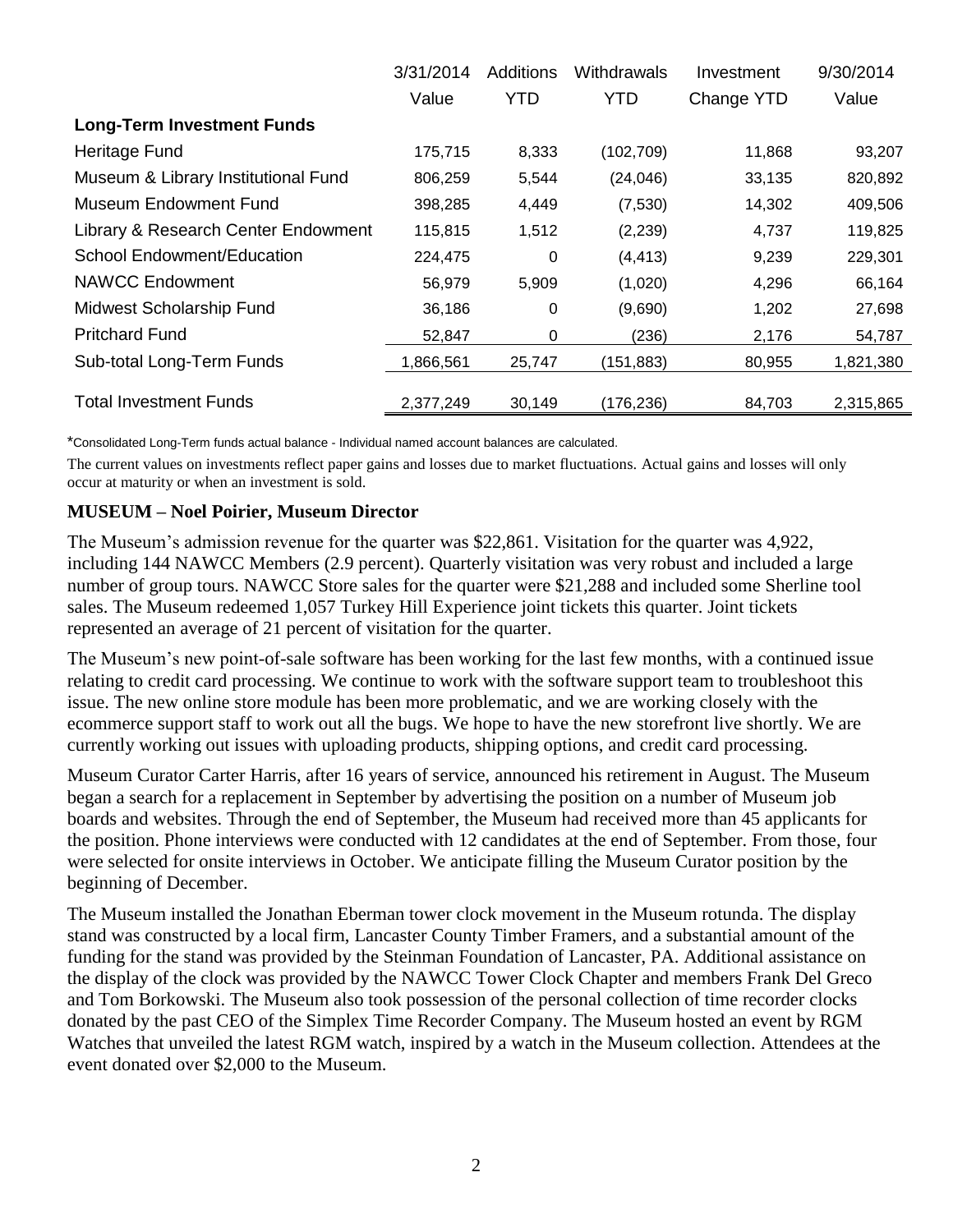### **LIBRARY AND RESEARCH CENTER - Sara Butler Dockery, Library & Archives Supervisor**

After a year and over 350 hours of work, the Christopher St. J. H. Daniel Collection is finished. Thanks to a generous donation from the Old Timers Chapter, we were able to offer an internship with a small stipend to Lynn Schuessler, who was the archivist for this project. The Old Timers made another donation this year, and we have asked Lynn to continue as an intern. Her next task will be to rehouse and process our Hamilton collection, which will be a much larger undertaking.

In August the NAWCC held its annual staff and volunteer picnic at which we honored all of the volunteers who work with us. We are very grateful for all the Library's volunteers who donate their time and talents to help keep the Library running.

Donna Ressler, who was working as a Library assistant through the AARP WorkSearch program, was transferred to another position. She hopes to occasionally volunteer in the Library, but we will miss seeing her every day. We have hired a new Library assistant, Terri Berryhill, also through the AARP program.

We are in the beginning stages of overhauling the archives, with the ultimate goal to ensure that all of the collections are processed and documented to the same standard. Nancy has been working with a volunteer to inventory the entire archival collection and create a master list. The list tells us where each collection is and what needs to be done to bring each up to standard. By the end of the year we should have a preliminary plan drawn up for what this ongoing project will require.

| <b>July-September 2014</b>            |       |
|---------------------------------------|-------|
| <b>Lending Library Activity</b>       |       |
| Total materials checked out -         | 405   |
| Loans through mail -                  | 202   |
| Loans in house -                      | 203   |
| Programs borrowed for Chapter use -   | 10    |
| <b>OPAC</b> Searches                  | 2,124 |
| <b>Material Types</b>                 |       |
| VCR, DVD & Microfilm Loans -          | 102   |
| Books and NAWCC Bulletins -           | 240   |
| <b>Total Number of Visitors -</b>     | 232   |
| Non-members                           | 131   |
| Members -                             | 101   |
| <b>Fulfilled Research Questions -</b> | 292   |
| Paid Non-members -                    | 6     |
| <b>Library Processing Statistics</b>  |       |
| Acquisitions:                         |       |
| Donations:                            | 414   |
| Cataloged Items:                      | 281   |

#### **EDUCATION/VOLUNTEERS – Katie Knaub, Education Director**

#### **Museum Education Programs and Exhibits**

We installed the Backroom Curiosities exhibit with assistance from our summer exhibit intern. We conducted several education programs for student groups throughout the summer. I also attended a Chapter 1 presentation held at the Museum on the Franklin's Institute's automaton.

#### **NAWCC Workshops /Webinars**

We held 14 workshops during this quarter. We are continuing to work on the online workshop program. We are waiting for edits back from Mike Dempsey on his online course and have scheduled four taping sessions in October and November with two other instructors. We also spent considerable time getting an access issue resolved between ScholarLab and iMIS with the assistance of the ScholarLab staff and our iMIS consulting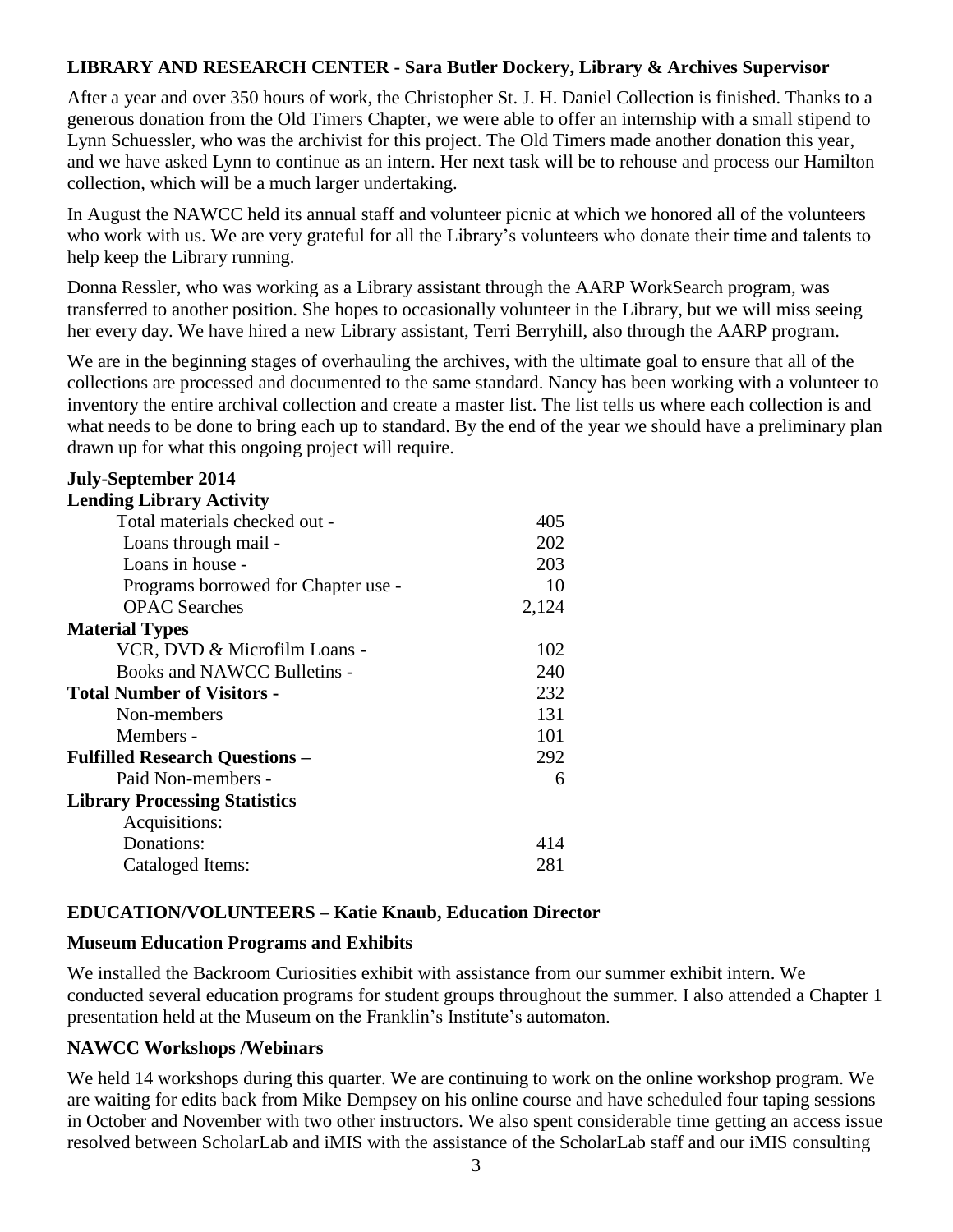group ATS. We assisted membership staff with the setup of the 2015 National Convention in iMIS and also assisted with issues of the 2014 Mid-Eastern Regional online registration. We are working with NAWCC volunteer Robert Gary in the editing of programs from the 2014 National Convention and have one available online, with more to follow as his time allows (Robert is the only one who has volunteered to edit these programs). We also held a webinar in September presented by Pat Holloway on a program she gave at the 2014 National Convention, which was not able to be recorded; 28 people attended the live session; the recorded version is available to anyone on our website. We also have scheduled webinars for October and November with Adam Harris, our guest curator of wristwatches.

#### **Education Attendance**

| <b>July-September 2014:</b> Museum Education programs: 19 |                            |      | 2015 FY total: $91$ |  |
|-----------------------------------------------------------|----------------------------|------|---------------------|--|
|                                                           | Library Pass Participants: | -152 |                     |  |
|                                                           | <b>NAWCC Workshops:</b>    | 63   | 2015 FY total: 103  |  |

### **Volunteer Program**

We have two new volunteers; both are in the Library. We also had two community service workers assist our maintenance staff with outside work to complete their required service hours. We have a mathematics intern with us this semester who is compiling evaluation statistics from our workshops here in Columbia. She has also been assisting the IT department with some data entry. We also held our NAWCC volunteer and staff picnic in August and gave our volunteer of the year award to Greg Gerhart, who is a Museum volunteer. Total Volunteer Hours for Quarter: 989.5

### **Public Programs**

We held our annual Hops N Clocks event in July. We also offered our annual Make and Take programs on Mondays throughout the summer months, with a record attendance for the program this year. We conducted an outreach program at the Columbia library for children and also took part in Columbia's Night Out event and Feet in the Street event to promote the Museum through kids' station activities. We organized a schedule of events for 2015 Museum events and submitted request to publications.

**Public Program/Events Attendance for Quarter: 89** (not including Hops N Clocks and Columbia Events)

I also assisted in hosting the online Board of Directors meeting in September while Steve was away. I conducted a couple of test meetings with several directors and their computer equipment prior to the meeting.

### **PUBLICATIONS – Monica Elbert, Editor**

#### **Periodicals - Bulletin**

The July/August issue was described in the last quarterly report. The Sept./Oct. issue was mailed the week of Sept. 22. The September issue featured cover art from Part 1 of a two-part article by Walter Sirene on the creation of an "American Backcountry Tall Clock by Four Modern Masters." Highlights of the September issue include Part 2 of David Boullin's "Clocks of the London Underground" and David Hartman's article "Star Watch Cases Return to Ludington."

#### **Periodicals - Mart**

| Revenue for July was: | Issue No.     | <b>Issue Date</b> | Revenue  |
|-----------------------|---------------|-------------------|----------|
|                       | $\bullet$ 379 | July 14           | \$24,168 |

We sent postcards to Business Members reminding them to advertise in our Holiday Shopping Issue. Promotional emails via Constant Contact and personalized emails continue with each *Mart & Highlights* cycle. We have been updating our ad trades with other publications.

#### **Special Publications**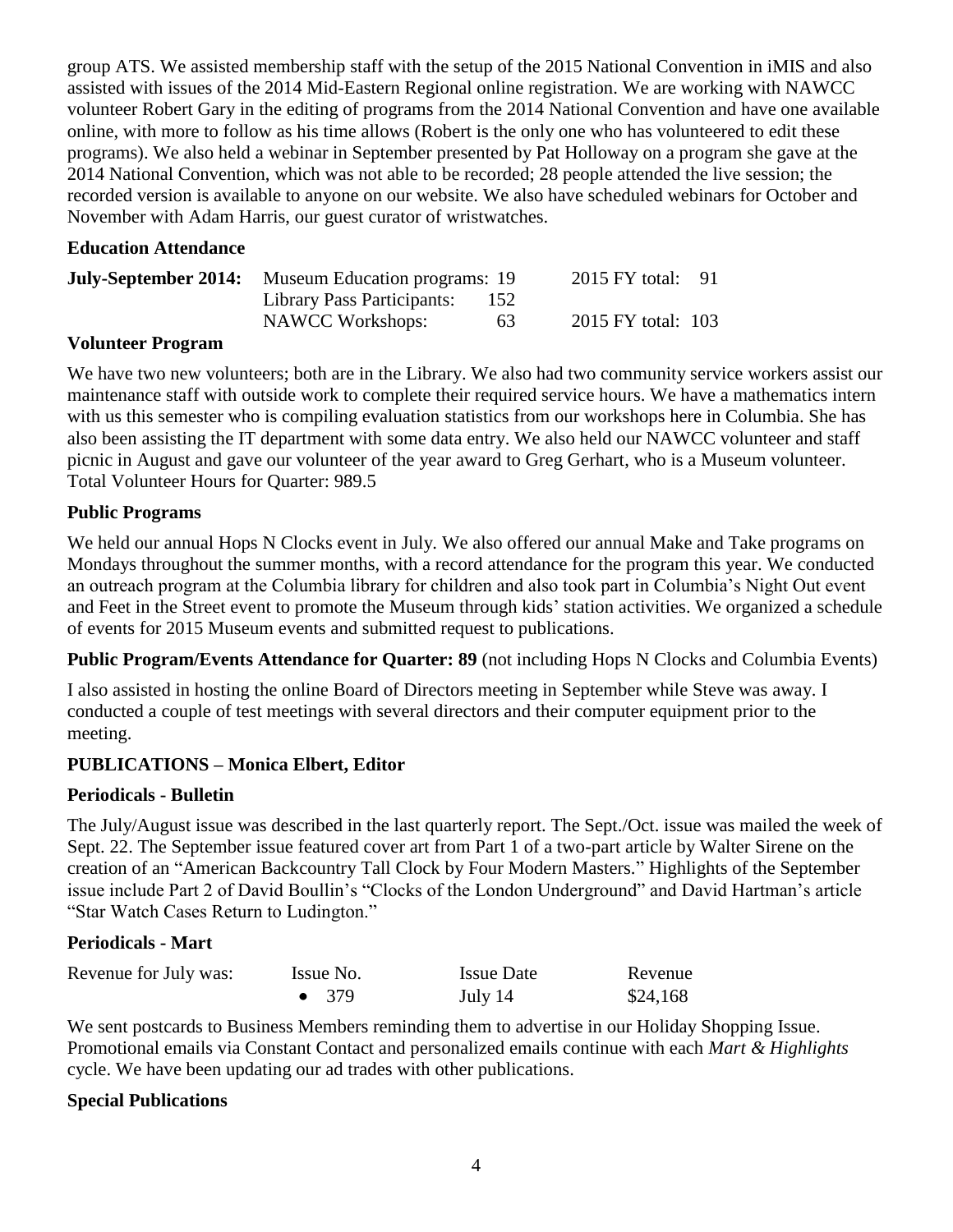We are wrapping up the Shelley reprint. Final corrections are being made as they come to us from Donn Haven Lathrop, and we are working on it as time permits. We have been in contact with Owen Burt about compiling his series of articles on Durfee clocks into a book. David Morrow has expressed interest in having a book published on what he took from Jerry Keiffer's course on wheel cutting. We worked with Member Services on a reissue of our "Tips on Collecting" publication. We fixed the pages for the For All Time campaign book.

## **Website**

Watchnews is being updated daily. We're growing on Twitter with 116 followers in three months. We continue with our Twitter and other social media updates. It recently was decided that our "path" for the site should focus on collections, along with the trending news, media releases, etc. Recruiting new contributors is ongoing. General tweaking and updating on the Publications section of the NAWCC website has been ongoing. We also proofread *eHappenings*.

### **Other Activities**

We continued with work for the Ward Francillon Symposium and materials for regional conventions. The department has been working on design and editing work for Marketing, Education, Member Services, and the Museum, including editing and proofreading PastPerfect database materials that Adam Harris is preparing for the Museum

# **INFORMATION SERVICES – Kevin Osborne, IS Director**

## **Websites**

In the wake of our website slowdown last summer, we engaged the Comcast cable company to set up a separate circuit and install an additional cable modem here at National in Columbia. We secured their services at significant savings over what we were paying Windstream. We now have close to five times the bandwidth that we had with Windstream, and the slowness problem on our websites has been resolved.

In preparation for the move to Columbia, we moved the two last databases off the old legacy server we had running, replaced the old Watchdig site with the new WatchNews website, shut down all the equipment, and transported it all to Columbia.

Here, we installed the servers and all the associated equipment and connected them all to the new Comcast Modem. We then reconfigured the firewall and the system with our new IP addresses and fired everything up. We took the system down at 8:30 a.m. and were back up and running by noon.

# **Backup**

We have two Barracuda Backup devices that we use to back up all of our servers. We are negotiating with Barracuda to trade in our Backup devices in exchange for a new larger Backup device at no charge or at a greatly reduced cost.

### **Online Learning**

We have been working with a company called Scholar Lab to set up a series of teaching presentations that we make available over the Internet. We currently have one video available (Batteries, Bands, and Bracelets) with another one in the works. We also have the nine presentations from the 2013 Ward Francillon Time Symposium available. We have had 40 people view the videos.

# **iMIS**

In the process of installing the Online Learning program, we engaged the assistance of an iMIS support company named ATSOL to set up the interaction with our iMIS database, through which the purchase transactions are made. They were so helpful that we have decided to use their services for customization and problem solving, so we have designated them to be our official iMIS reseller.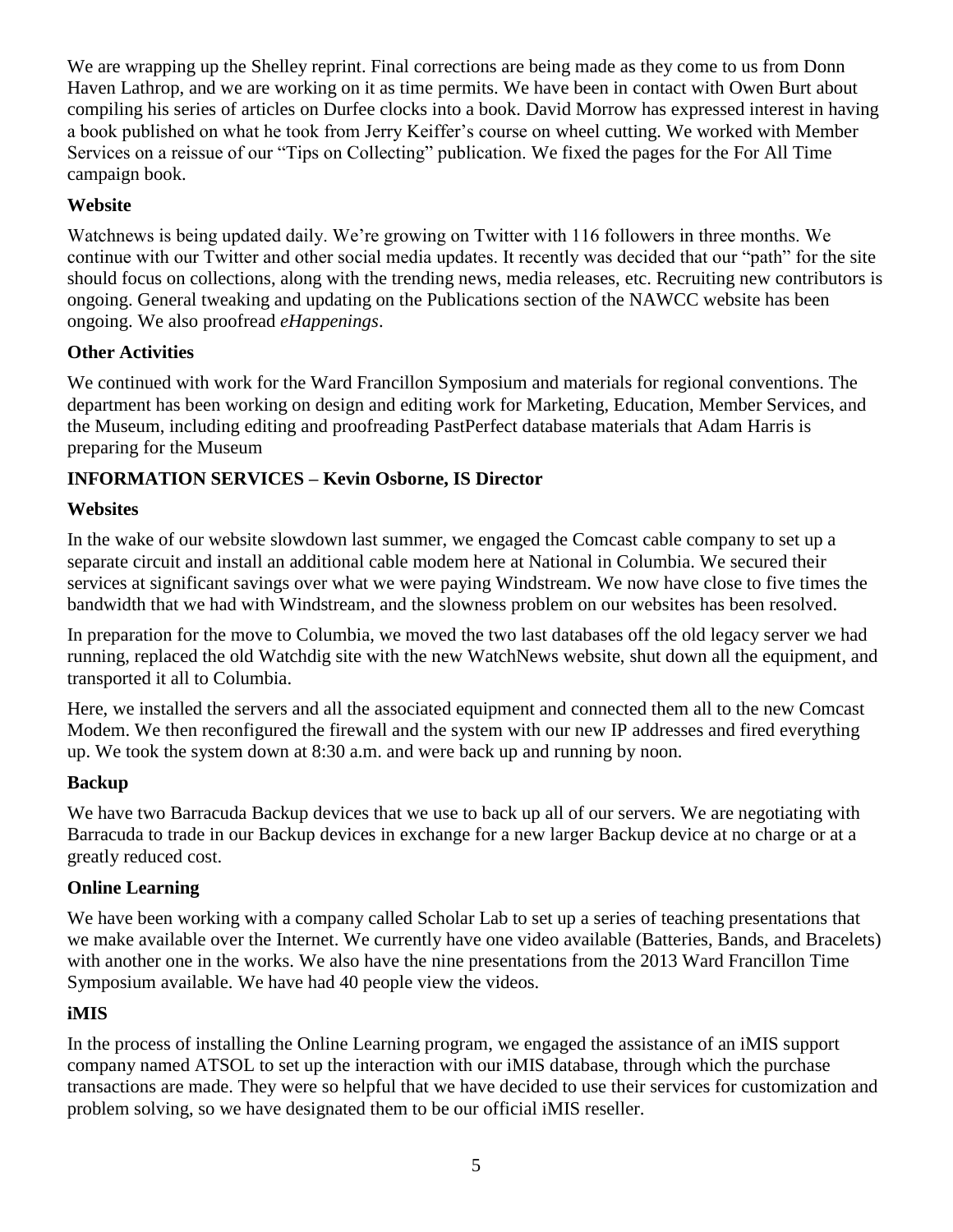We have used their services to revamp our Business Members Database and pull all the information right out of iMIS instead of entering it all in by hand. They have also helped us to set up and activate PayPal on our website. In the past week alone we have had \$1,500 in transactions via PayPal.

### **COMMUNICATIONS – Markus Harris, Communications Director**

The Communications Department continues to update and maintain all NAWCC websites and online resources. Communications Director Markus Harris continued to coordinate multiple email newsletters and targeted Constant Contact mailings on numerous topics, including event notices and support for chapter meetings, BOD announcements, and local and regional events. Work continued on the redesign of the NAWCC Community websites and Chapter microsites. Communications also mailed promotional materials to chapters in support of chapter events, writing and distributing press releases for our August Calendar, Backroom Curiosities, Online Learning (on NAWCC News), September calendar and Night at the Museum Sleepover, '70's Disco Party, Clock and Watch Evaluation Day, Homeschoolers Day, Volunteer of the Year, October Calendar of Events. The August and October editions of the online e-zine *eHappenings* were compiled and distributed. Customer service advice was provided to members via Web and telephone.

Communications arranged for BOD services at various meetings, coordinated and helped oversee the annual Hops 'n' Clocks event, including setup, teardown, placement of vendors, door prizes, and advertising; the event earned a record of more than \$6,500. Communications also formatted, printed, mailed, and invoiced newsletters for Chapters 11 and 141. As part of event support, Communications contacted area library systems for distribution and press release dispersal to our local and regional locale. We coordinated with Publications in designing marketing materials for button and print for an all-new Homeschoolers publication. Communications also engaged in meetings with the Columbia Visitors Center Committee to discuss upcoming events in support of the Smithsonian distinction, as well as planning and supporting arrangements for the 2014 annual NAWCC employee picnic event in August. Communications Director Harris and Kim Craven developed and coordinated the layout and sending of invitations for the reception supporting the unveiling of the Lancaster County Courthouse Clock at the NWCM. Craven also planned and supported the BOD Meeting in November by sending accommodations reservation forms to BOD members and coordinating reservations for their stay, as well as beginning advanced location planning for Employee Christmas Party in December. We contacted local radio stations to promote the '70's Disco Party event. Communications continued to support and advertise current and upcoming Museum exhibits. Kim also contacted the PDCVB regarding our list of 2015 events.

# **FACILITIES – Chuck Auman, Controller**

The HVAC system continues to be a major problem. We did have the quarterly preventative maintenance and the vibration analysis test. We replaced the pump seals on the condensate pump for \$2,256 and replaced the motor for roof top unit # 2 for \$1,225. We also replaced the balancing valve for roof top unit #4 for \$979 and repaired the steam coil in roof top unit #1 for \$692 chiller fans in unit # 2. The equipment maintenance cost for six months is \$32,420 or \$20,420 over what was budgeted.

In preparation for the air balancing of the HVAC system that will take place in October, we added a large air return to the Museum storage area to improve the airflow.

We continue to do building improvements such as painting and minor repairs. We continue with trimming the bushes and trees around the building. We have removed several ones that were beyond saving. We continue to improve the outside area around the buildings.

We have three volunteers assisting with the outside and inside maintenance.

# **DEVELOPMENT – Steve Humphrey, Executive Director**

| Year-to-date Comparison              | <b>FY15</b> | <b>FY14</b> | <b>FY13</b>          |
|--------------------------------------|-------------|-------------|----------------------|
| Unrestricted Contributions 51.154.96 |             | 34.661.09   | 36.737.95            |
| <b>Restricted Contributions</b>      | 19.459.00   |             | 24.324.00 155.585.52 |